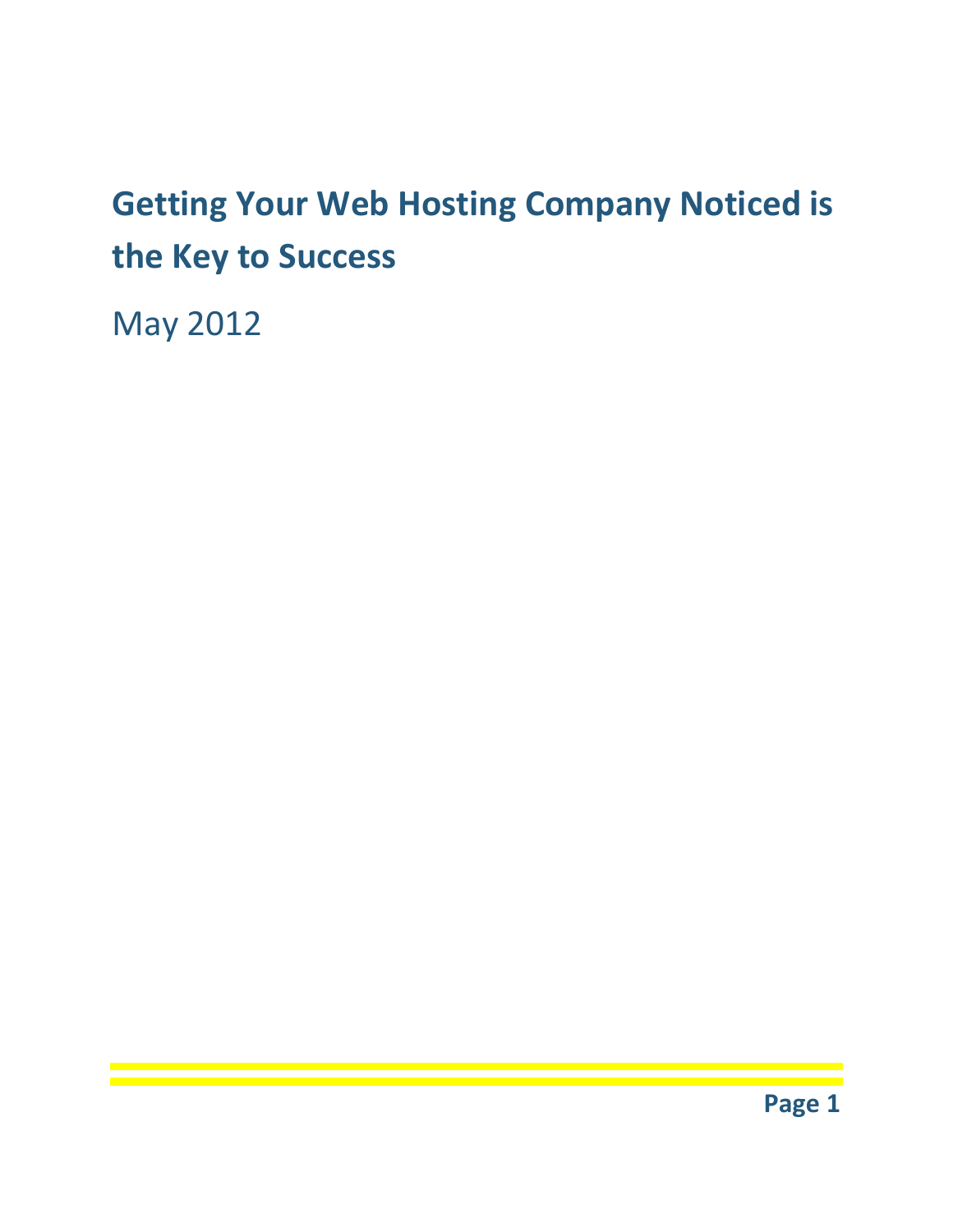### **Table of Contents**

Costs Associated with Website Marketing

Using Web Hosting Review Sites for Increased Traffic

What to Look for in a Web Hosting Review Site

Using 100Best-Free-Web-Space.com to Drive Traffic and Increase Sales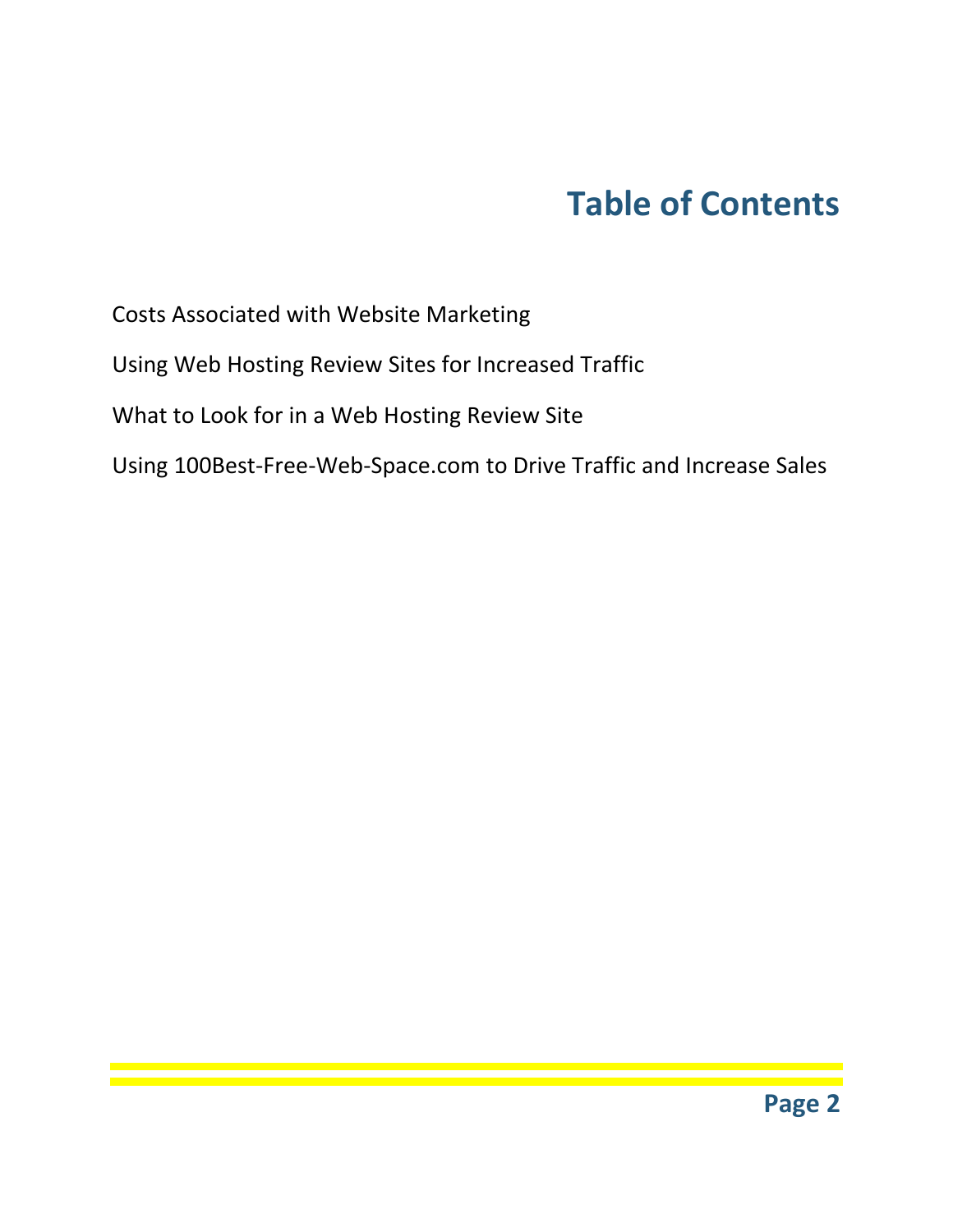### **Costs Associated with Website Marketing**

Starting your own web hosting company takes a lot of preparation, planning, time, money, and work; it's a crying shame when all of these things are put to waste when a company fails simply because the company was not able to find cost effective ways to market their website and draw new customers. One can spend all their time, money, and efforts into putting together one of the best web hosting packages and offering it at the right price on a very professionally done website, yet unless they are able to find customers wishing to use their services they will not succeed. Not that all of those things don't play their own integral part in ensuring the success of your company, but if your potential customers are never drawn to or able to find your website it is virtually impossible for them to use your web hosting services.

There are many choices when it comes to trying to drawing traffic to your website, finding a way to save money in the process is yet another story. Take a look at some of the marketing options and the costs associated with them:

- **SEO – Search Engine Optimization** You will always be able to find an SEO or marketing company with big promises of getting your site on the front page of searches for certain keywords, but they are also willing to charge you significant fees to do so. Leading SEO consultants may charge you on a per service basis, which can range anywhere from \$100 for keyword research to full site reviews of up to \$10,000. In addition, if you choose to do a fully managed ongoing SEO campaign you may incur a minimum monthly fee of \$500 and up to \$20,000+.
- **PPC – Google Adwords and Other Search Advertising** You may also participate in some PPC (pay-per-click) type advertising, which may draw customers to your site but can cost you bunch of money in a highly competitive market. Depending on your target audience a professional PPC campaign can cost as little as \$200/month, but in an industry high-in-demand the costs can be astronomical.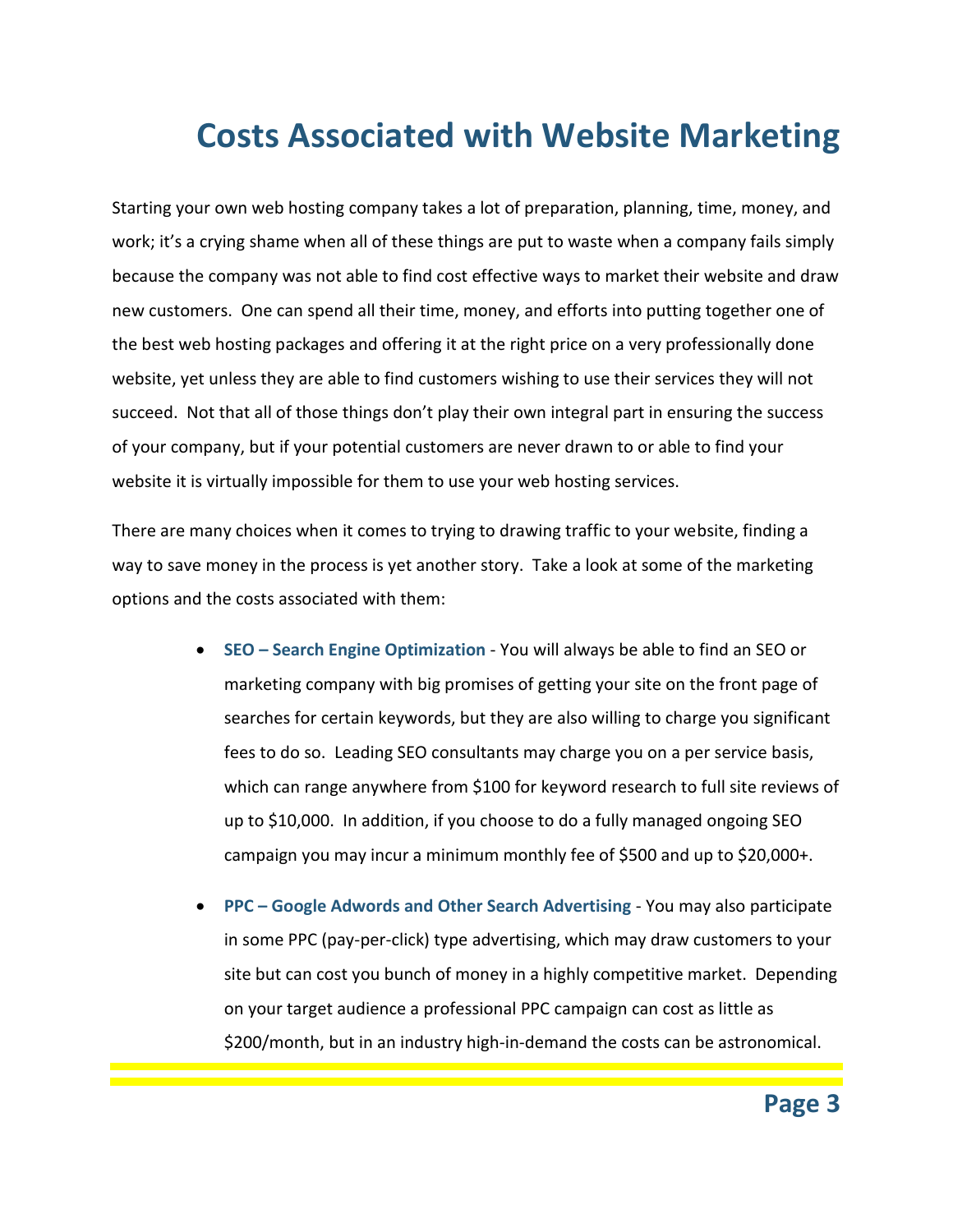- **Affiliate Marketing** Offering a commission or pay-per-sale incentive through an affiliate program costs significantly less than some other programs, and only costs you once you have already gained a sale. Building the participation in your affiliate program and seeing it produce new customers/sales can take a significant amount of time. Using affiliate networks will generally cost you about \$50-\$100 in set up fees plus a commission on every sale. You can expect to pay your affiliates 10%-30% on every sale.
- **Social Media, Email Marketing, and Ad Networks –** Much like affiliate marketing and SEO techniques, social media and email marketing campaign can also take a long time before you start seeing results. With these programs, it takes time to build up your subscriber base or generate an email marketing list. There is often little or no cost to these methods, unless you are trying to purchase an email list. Even though you may be able to participate in these programs for free, you will not see a great deal of traffic or income from them right away.

As you can see, besides any time, energy, and money you have put into starting your own web hosting company and building a website, you may have significant expenses in trying to get people to visit your website and become your customer. Although your ultimate goals are to bring traffic to your site, create sales, and build your customer database, you do not necessarily have to spend thousands-of-dollars a month in reaching these goals. Besides some of the inexpensive (yet time consuming) methods mentioned above you may wish to participate some of the higher ranking web hosting review sites to get your name out there and start driving business to your website. Inability to effectively market a web hosting site and service is one reason many hosting companies are not able to succeed. Finding the best way to market your site and find new customers, without breaking the bank is key to your hosting success.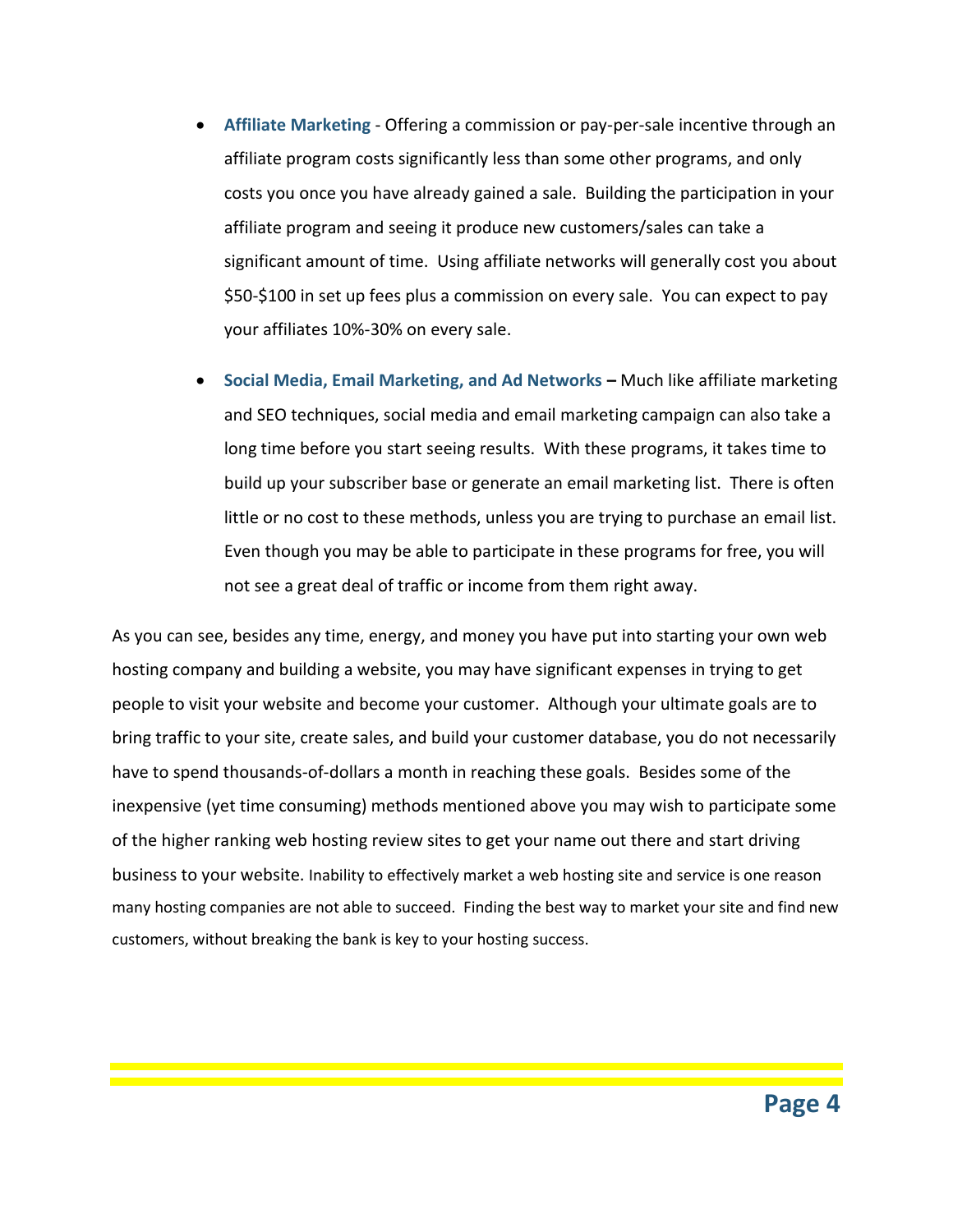## **Using Web Hosting Review Sites for Increased Traffic**

One advantage to attempting to market a web hosting company, versus any other type of business, is there are a number of web hosting review sites dedicated to helping match up web hosting providers with customers specifically seeking out a web host for their site. Many online shoppers have learned when searching for a new product or service to start by reading reviews prior to narrowing down their decision. By participating, or being accepted for a review, in web hosting review sites your website is typically going to be listed in a web hosting directory, reviewed by professionals (as well as users), and be given a greater chance of being viewed by unique visitors. Any visitor to a web hosting review site can be viewed as a seriously potential customer to any web host listed on the site; as nearly every person that has found the review site is actively seeking a web hosting provider and therefore are much more likely to view and purchase hosting products and services from hosts listed on the site.

Traditional marketing techniques often do not apply to web hosting providers, or companies that do their business entirely via the Internet. There is very little benefit for a web hosting company wishing to reach a global market to spend a bunch of money on phone book ads, newspapers, mailers, or any other form of localized or geographical advertising. Email marketing may reach a broader spectrum and possibly bring in a few sales; but that is only IF the email happens to get into the mail box of someone needing a web host, and IF the person actually opens emails from unknown solicitors. Text message marketing may work well for nearly every type of business, but when it comes to promoting an online web hosting company you would need to be very creative in your text marketing plan to have great success. Text marketing can be cost effective but requires your customers to opt-in to receive texts; therefore you still have to use other methods to get your name and information out there in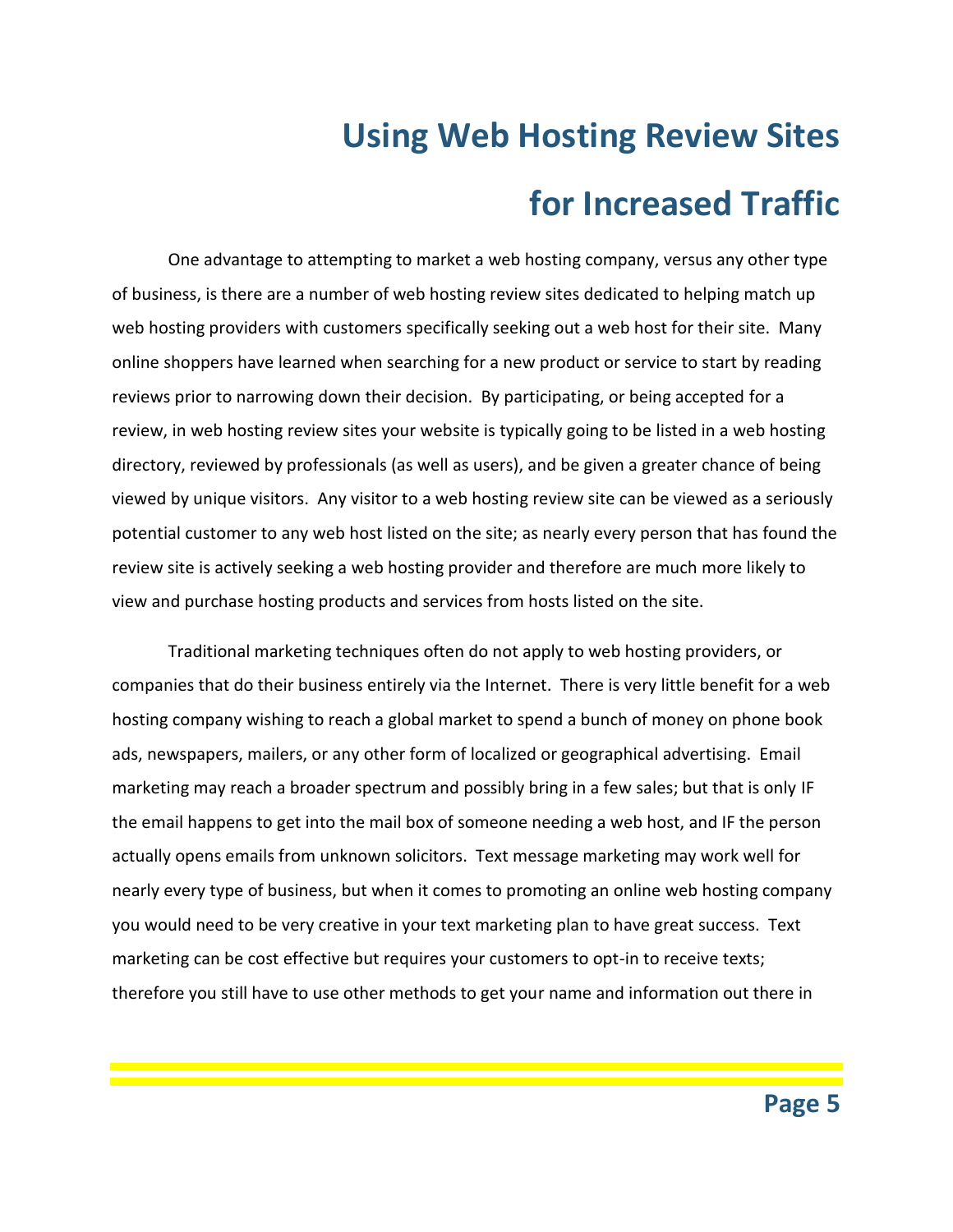order to get customers to opt-in. Promoting your online business online makes the most sense, and it gives you the ability to expand your horizons to all corners of the earth.

#### **What to Look for in a**

#### **Web Hosting Review Site**

Even though web hosting review sites can be very helpful in getting your name out there and attracting new potential customers to your site, you will want to be careful in whom you choose to list your site with. Depending on how you conduct your search for web hosting review sites you may get a few hundred thousand results, or several million. You could spend months sorting through and submitting your hosting company to review sites and directories. However, unless the web hosting review site is reputable and has a number of visitors on a regular basis then listing your site with them will be a waste of your time and resources. You want to find leading professional review websites that will be a benefit to your company. So, what is the best way to decide which web hosting review sites are worth your time and effort to work with? Let's take a look at what to look for in a web hosting review site.

- **Professional Review Site** Often times you can determine whether a website is professional or not from the first glance. If you find misspellings, grammar errors, or an entire page of just ads and links to web hosts then the review site is probably not a good choice. If the site is made up entirely of ads and affiliate links it is probably not your best choice. Not all ads and affiliate links are bad, but a good review site should have articles with informative, up-to-date, and helpful information, and well written web hosting provider reviews alongside minimal ads and links.
- **Low or No Cost** There are plenty of reputable web hosting review companies out there that are either free, are low cost (\$100 or less), or have minimal requirements (i.e. link or banner). Some review sites may have different fees for specific services, such as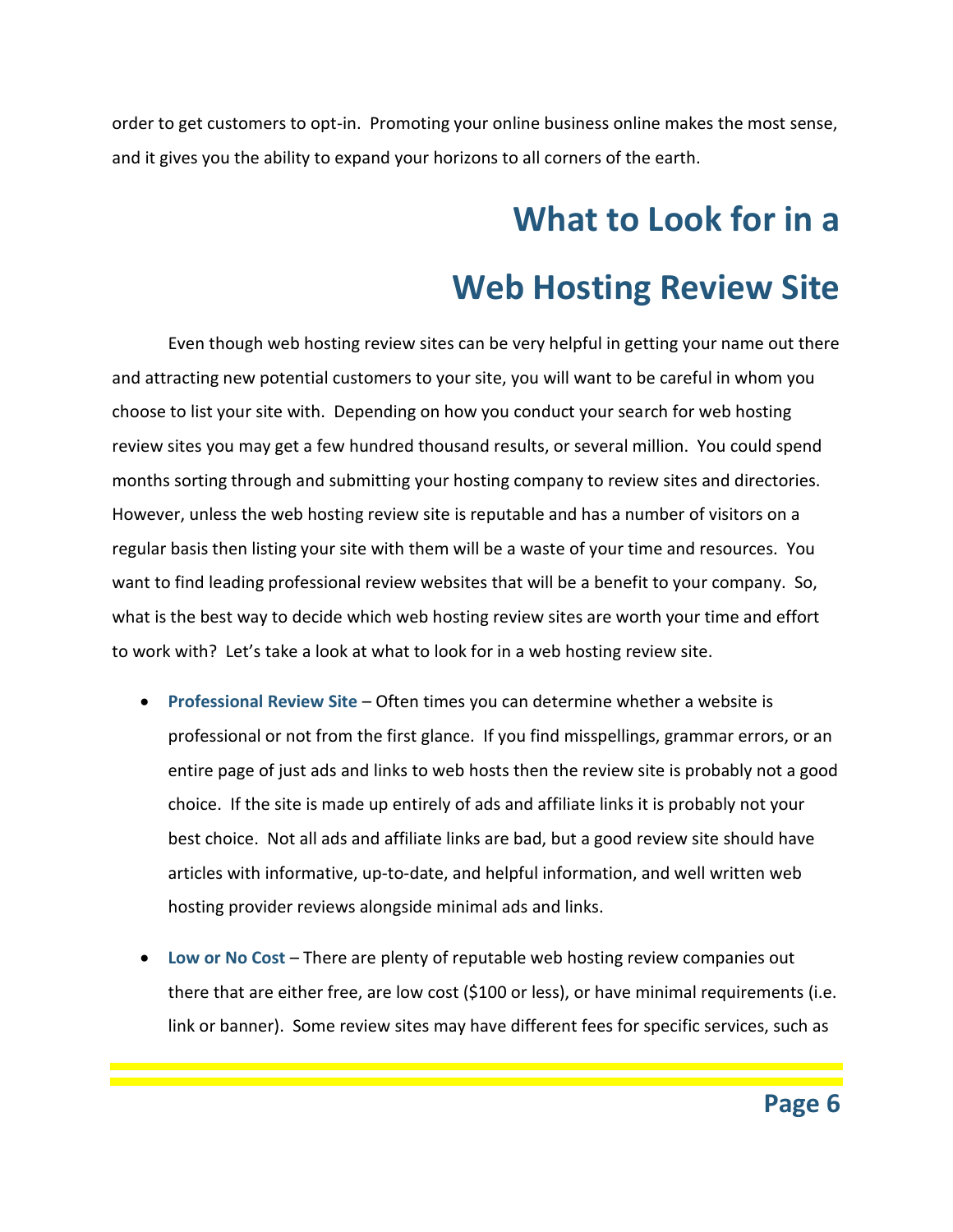a single listing in a directory may cost less than a complete and professionally written review. Do your research and make sure you are paying industry standard fees prior to submitting to any review site, and evaluate the return on your investment.

- **Professionally Written Reviews** A professional review site will have a staff of experienced writers that are also familiar with the topic they are evaluating and writing about. A well written hosting review may include information on some or all of the following; the web hosting provider, hardware and software, web hosting products and services, highlights of web hosting packages, customer service, up-time guarantees, any money back guarantees, and any other pertinent elements. A good review website will also continually have their staff go back periodically and update any changes within the web hosts they review.
- **User Reviews** Even though it's great to have good reviews written by writers who are familiar with the industry, many people want to hear what actual customers have to say about their hosting experience with the web host. There are not a lot of web hosting review sites that allow user reviews, but should you find one it could be a great marketing resource for you. In many cases, the review site does not require users to register for their site in order to post a review. You may wish to ask a handful of your loyal customers to write a simple review for you, this can be done quickly and easily by sending out an email with a link to your company review page with basic instruction and a quick thank you for taking a moment.
- **Website Ranking** Most search engines have a ranking scale (usually 1 to 10) by which they rank your site against other sites. This ranking usually takes some time to build; all sites start with no ranking, usually gain a bit within a few months, and then whether their site continues to increase in the search engine ranking is determined by a number of factors. The search engines are constantly trying to give the end-user the best tools to find what they are searching for, they continue to change the way they review and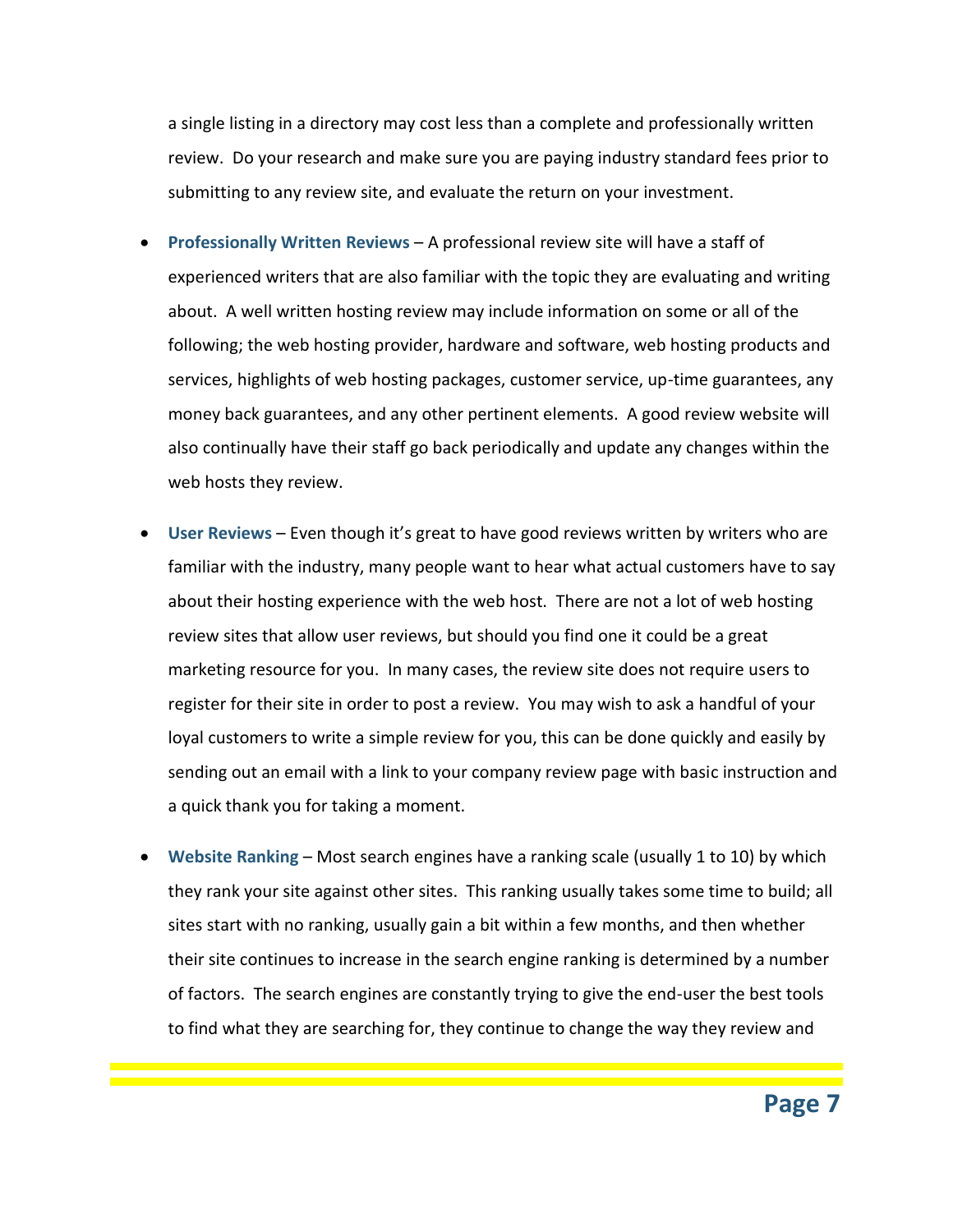rank websites based on how user friendly they are. But a good web hosting review site will stay on top of these changes, continue to have the most up-to-date info for their users, and therefore show up within the top few pages of searches.

- **Directories** When submitting your website to a web hosting review company you will want to take a look at their directory and determine the best category your site will fit into. If you have more than one web hosting specialty then decide which service you would like to focus on and request your site review be placed within that category. Look for a web hosting review site that has hosts listed in different categories, this will help potential customers find what they are looking for, keep the amount of competing sites to a minimum, and allow your web hosting company to show up within the top choices. Some hosting review sites list web hosts alphabetically, while others use a ranking system, and some allow paid placement.
- **Visibility** In order for a listing or a review within a web hosting review site to be beneficial to you, and help you obtain new customers, then the review site must have good visibility within the search engines and your listing or review must have good visibility within their site. Chances are if you have found the review site by using a search engine and key terms within what you are marketing your website for, then if it meets the other criteria you are looking for, it should be a good match for you and a great place to consider a listing or review. As mentioned above, you will also want to determine how visible your site will be within the review site, or how easily potential customers will be able to search for your company.

All-in-all getting your new web hosting company/website listed and reviewed on web hosting review sites will only help draw the right kind of potential visitors. Web hosting review site visitors are already searching and researching for a web hosting provider that will suit their needs. For little or no cost, by getting listed and reviewed by good reputable review sites your site has a much greater potential for success.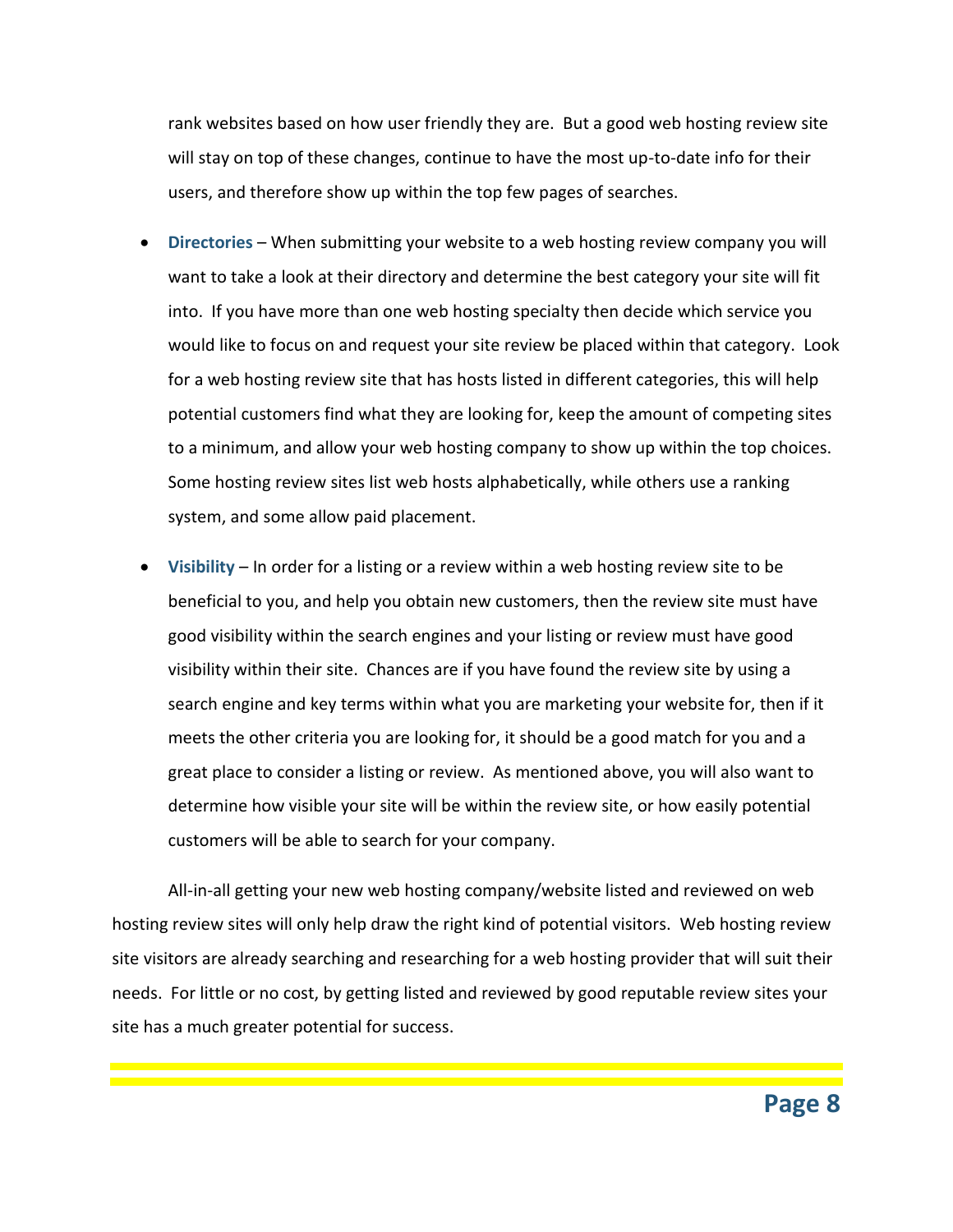# **Using 100Best-Free-Web-Space.com to Drive Traffic and Increase Sales**

Driving traffic to your site and increasing your sales productivity are some of the major goals of every Internet driven business, and if it's not it should be. In order to increase traffic and sales a website must get recognized, and in order to get recognized the company must participate in some form of marketing. Online marketing options tends to work best with Internet based businesses. With all of the online marketing options like pay-per-click (PPC), social network and search engine ads etc…which can be very expensive, finding cost effective ways to market your web hosting company can be extremely challenging. 100Best Free Web Space is here to help you find the traffic, customers, and sales you have been looking for. When listing your website with [www.100Best-Free-Web-Space.com](http://www.100best-free-web-space.com/) you can rest assured:

- You are working with a reputable company, founded many years ago by web hosting experts.
- Your site will be listed and reviewed by well educated staff.
- Users have the ability to review your company.
- There is little or no cost to having your site reviewed.
- Reviews are re-evaluated and updated on a regular basis.
- We offer side-by-side comparison of some of the best web hosting providers.
- Our readers are already searching for the web hosting services you may offer.
- Our site ranks well across all search engines.
- Our site will rank within the top search engine results for many web hosting related searches.